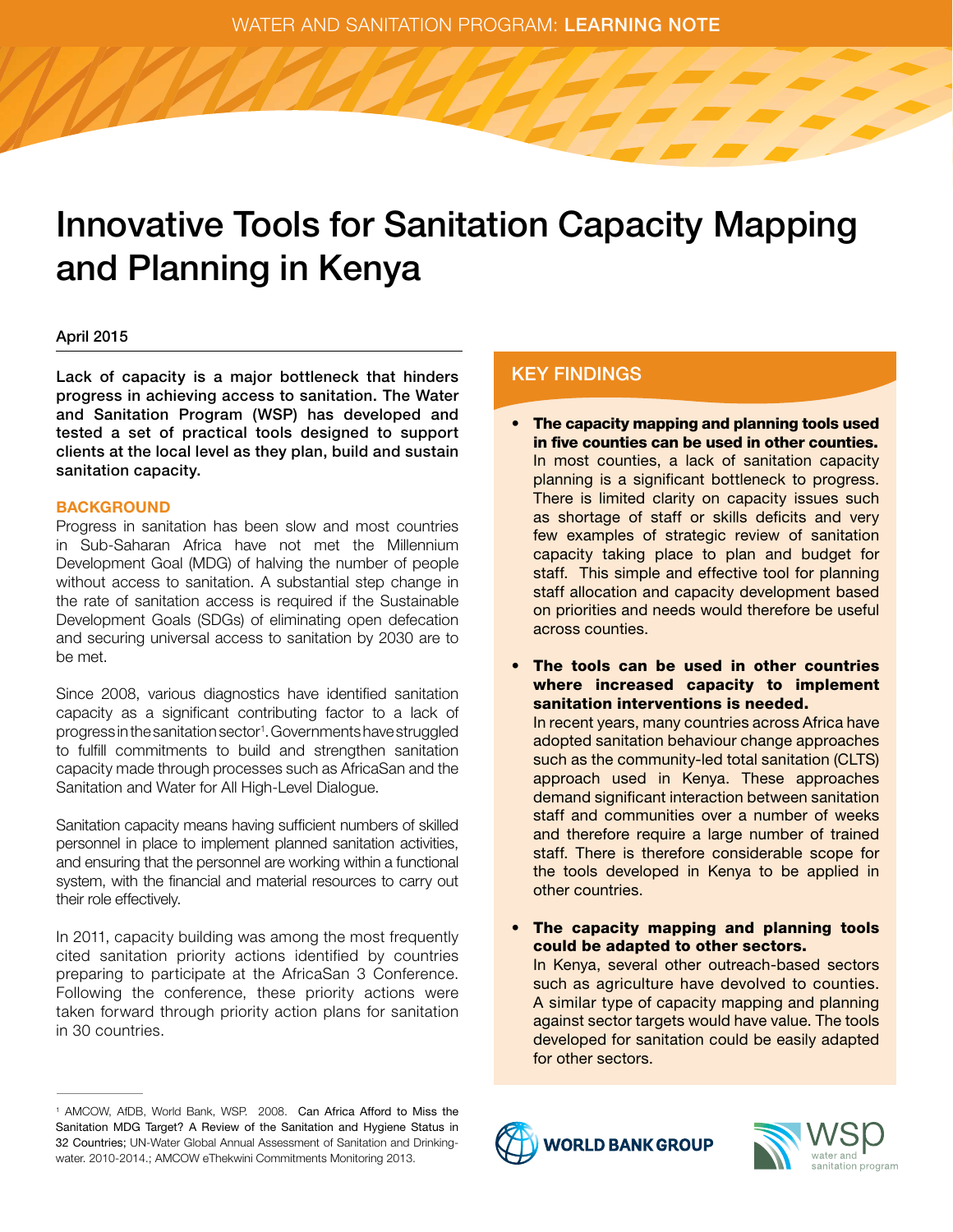## FIGURE 1: COUNTRY SANITATION PRIORITIES ACROSS AFRICA (AFRICASAN3)



By 2013, despite this focus on capacity building as a key priority action for sanitation, the monitoring of the eThekwini Commitments for Sanitation still found that *"building and strengthening sanitation capacity"* was one of the more poorly performing commitments on average. In 2014, countries reporting to UN-Water GLAAS noted insufficient staff, especially in rural areas, as a significant constraint to sector progress.

Despite noting lack of capacity as a bottleneck, less than half of countries reported that they had a WASH human resources strategy in place<sup>2</sup>.

Having adequate capacity is central to the ability of governments and partners to meet sanitation targets and realise the economic gains associated with improving sanitation. Progress seen in defining institutional arrangements, and developing sector policies and approaches will ultimately only lead to onthe-ground improvement in sanitation status if plans include sustainable provision of appropriately skilled personnel at the local level to implement sanitation activities.

# Box 1: Planned sanitation capacity in **ETHIOPIA**

In Ethiopia, the national Health Extension Program is supported by over 30,000 Health Extension Workers at village level. With a 55% reduction in open defecation between 1990 and 2012, Ethiopia has seen the highest reduction in open defecation globally, way above the 11% regional average reduction over the same period.3 The Government of Ethiopia's commitment to resource the program with trained and paid human resource capacity at local level has undoubtedly been a significant contributing factor to Ethiopia's results.

# Capacity Development Framework

Capacity building is often viewed only in terms of staff training or human resources. However, a more comprehensive framework considers capacity development on three levels: developing a supportive enabling environment consistent with achieving sanitation goals; building the capacity of institutions to ensure that systems and procedures are in place; and building capacity of individuals to carry out their own roles. Within this framework, the capacity at each level needs to be addressed by cohesive, comprehensive and results-oriented sector plans.

# Figure 2: Conceptual framework for capacity building<sup>4</sup>



<sup>2</sup> UN-Water global analysis and assessment of sanitation and drinking water (GLAAS) 2014. Summary PowerPoint presentation. Investing in water and sanitation: increasing access, reducing equalities. WHO.

<sup>3</sup> WHO and UNICEF Joint Monitoring Programme (2014). Progress on Drinking Water and Sanitation Update 2014.

<sup>&</sup>lt;sup>4</sup> Framework adapted from Spuhler D., McCreay C.,Fogde M., Jenssen P. (2012). Capacity Development for Sustainable Sanitation. Sustainable Sanitation Alliance Factsheet.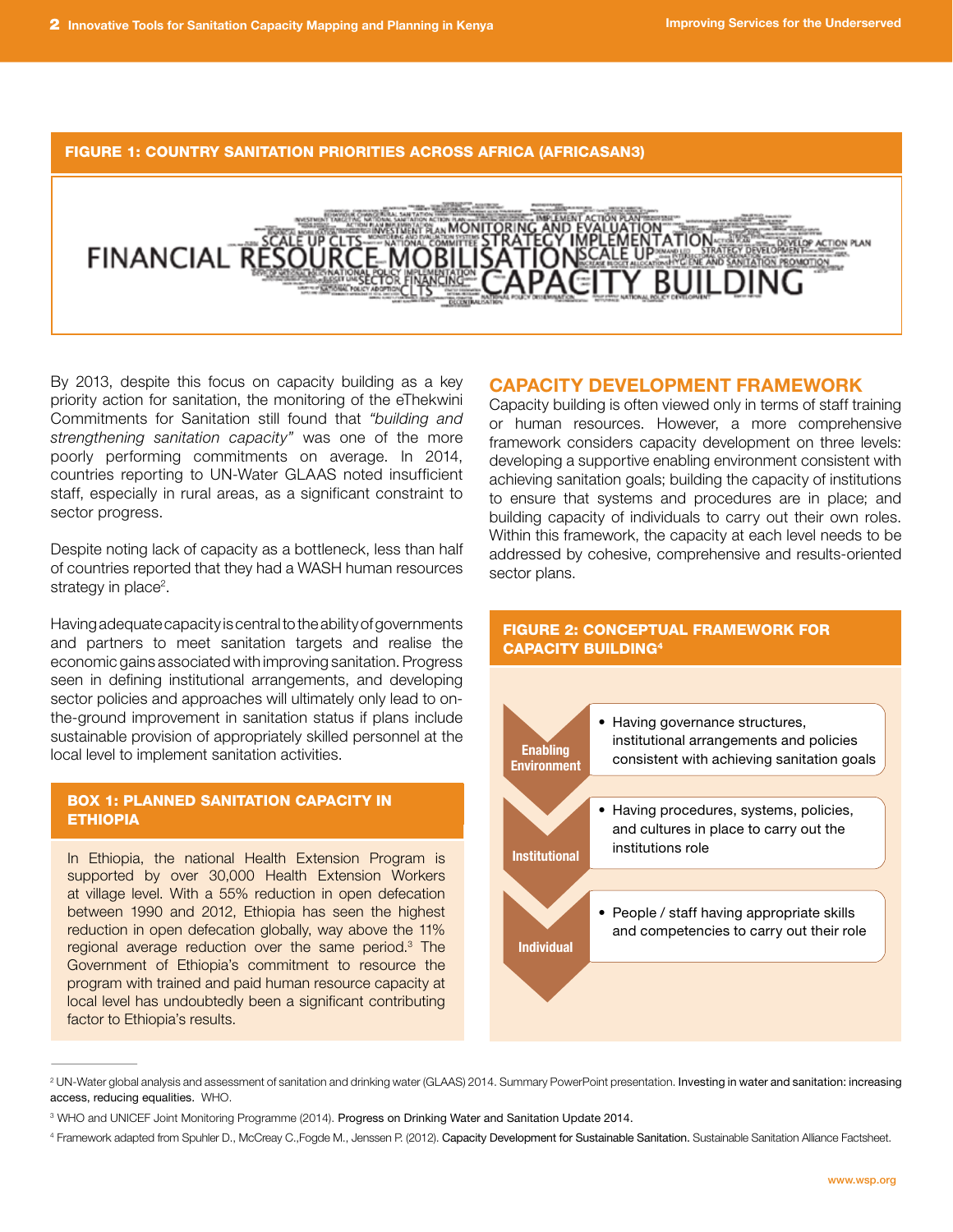## Sanitation Capacity in Kenya

Applying the same conceptual framework to sanitation capacity building in Kenya, at the national level the enabling environment is well-formulated; there is a clear lead department for sanitation; a dedicated WASH unit; and a well-established inter-sectoral coordinating committee (ICC) with a wide membership. There is also clarity on direction for sanitation; a review of the current policy to align it with the Constitution is nearing completion; and the national programmatic approach and Open Defecation Free (ODF) targets are well-established.

Since counties have been established relatively recently (2013), at the institutional level, the operational environment in terms of county systems, procedures and policies are for the most part still under development. A few counties have developed needs-based, budgeted plans for sanitation. However, securing ring-fenced *financing* for sanitation activities from inchoate county budgets is a constraint across counties.

# Box 2: Devolution and sanitation in Kenya

The promulgation of the Constitution of Kenya, 2010 made access to reasonable standards of sanitation a basic human right. The ensuing process of devolution created 47 county governments constitutionally mandated to take responsibility for sanitation service provision.

Whilst sanitation staff shortages undoubtedly exist, inadequate human resource planning and allocation within counties and sub-counties also creates inefficiencies. Rationalising and planning staff based on priorities and needs would maximise sanitation results with the limited capacity available.

Past capacity development initiatives have tended to run parallel to sector work plans and budgets and therefore have not always provided new capacity that can be effectively and sustainably channeled for results<sup>5</sup>. A reliance on classroombased, and often development partner-funded, capacity building approaches outside sector work plans has not kept pace with need. When large numbers of staff are to be trained, classroom-based trainings have a number of drawbacks; they are slow to roll out, remove staff from their duty stations and are comparatively costly. Capacity building initiatives that are not embedded within county sanitation plans, budgets and targets produce skills without the necessary resources to use them.

The creation of the 47 autonomous counties in 2013 has substantively changed the role and therefore the individual capacity needs of public health staff in Kenya. This is particularly the case for county and sub-county public health officers who had an essentially technical role prior to devolution, but have now assumed full responsibility for planning and resource mobilisation, monitoring, reporting and performance management – all of which require specific skills to be built.



<sup>5</sup> MoH and WSP, 2014. Capacity Mapping for Rural Sanitation in Kenya. Report 2014.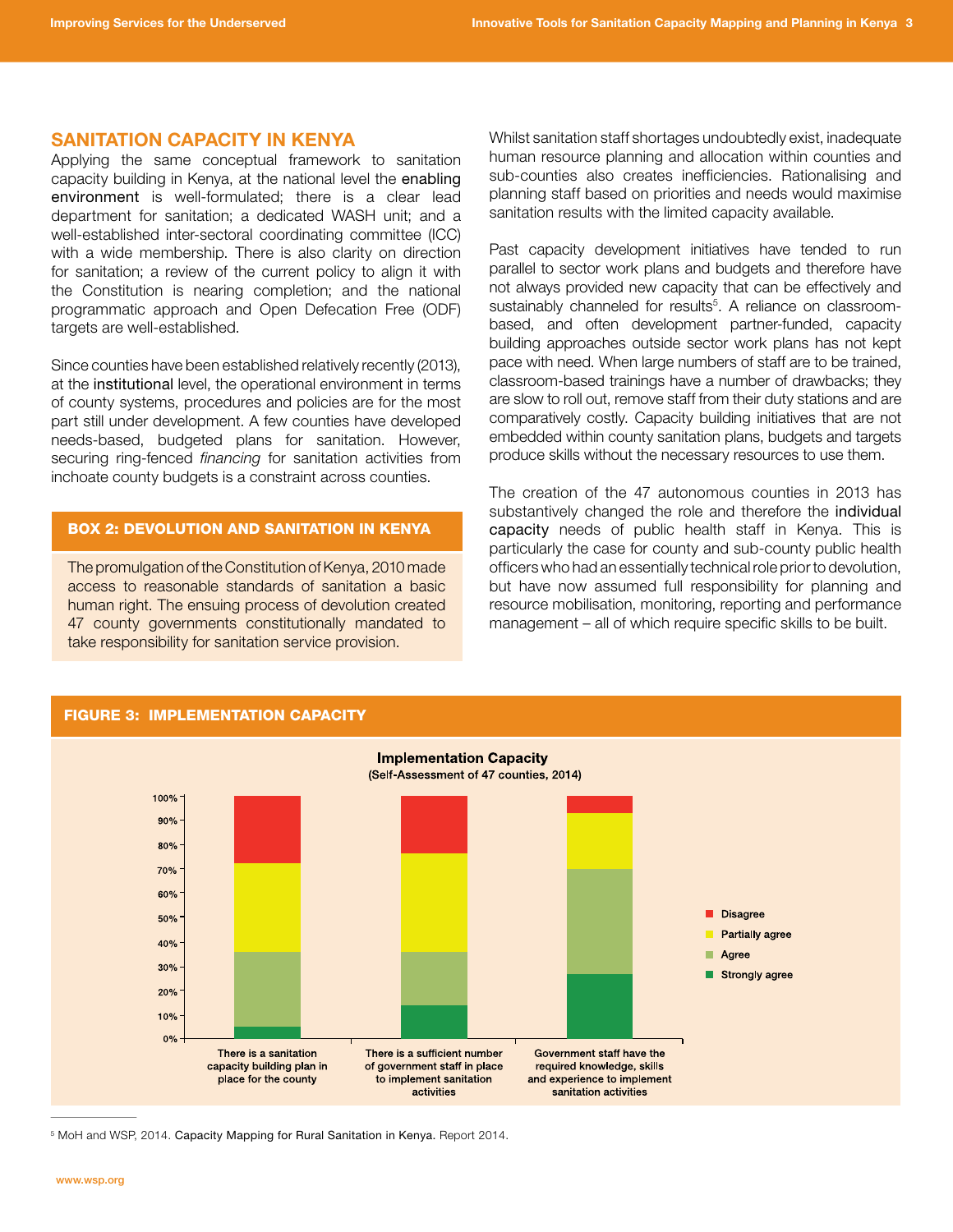The national adoption of the relatively new CLTS approach, which is as yet not included in standard diploma curricula, has required large-scale staff training. Kenya's ODF roadmap planned for the training of 3,000 public health officers (PHOs) and public health technicians (PHTs), plus over 40,000 community health volunteers (CHVs) and community consultants. Entrenching new skills and functional competencies will also require follow-up, support and opportunities for staff learning exchange.

All of the 47 counties in Kenya undertook a self-assessment of the enabling environment for sanitation in early 2014. This process highlighted shortfalls in sanitation capacity in terms of planning, staff numbers and to a lesser extent staff knowledge, skills and experience (see Figure 3). Having a sanitation capacity building plan in place for the county was one of the lowest ranking enabling environment indicators across counties, despite it being fundamental to sanitation scale-up towards attaining ambitious county targets.

# Sanitation Mapping Tools and Innovations Developed

In response to the recognised weakness in sanitation capacity planning at the county level, WSP has developed and tested a set of tools designed to help county and sub-county PHOs systematically identify and analyse capacity problems and search for innovative and workable solutions. The tools take teams through a process of physically mapping sanitation needs and overlaying this information with existing sanitation capacity. As a result, capacity shortages and gaps are identified against needs, allowing teams to plan short, medium and long-term solutions.

## Staff skills inventory

As a starting point for the process, county and sub-county sanitation management teams create an inventory of all professional staff (those on the county government payroll) working on sanitation. This staff list includes PHOs, PHTs and community health extension workers (CHEW). Each staff member is named and information regarding their individual capacity in terms of knowledge, skills and experience relevant to their sanitation function is collected. Information sought is categorised according to the list in Table 1 compiled from national capacity mapping and other sector references as well as local sanitation approaches and targets.

#### Skills needs assessment

Once the staff inventory is complete, the PHO team refers to the county sanitation plan or ODF roadmap as a basis for discussing and prioritising the skills and experience mix required within the team to meet goals. A rational approach is used which differentiates positions and matches skills requirements to roles for each cadre of staff. This process

## TABLE 1

| Location /<br>coverage                     | Prior to devolution, PHOs in urban and rural<br>areas had separate reporting lines, with urban<br>PHOs reporting to the Public Health Department<br>of the Ministry of Local Authorities and rural<br>PHOs reporting to the Chief PHO in the Ministry<br>of Health through the Provincial PHO. In the<br>county structure, all public health officers fall<br>under the County Public Health Officer and the<br>county government. |
|--------------------------------------------|------------------------------------------------------------------------------------------------------------------------------------------------------------------------------------------------------------------------------------------------------------------------------------------------------------------------------------------------------------------------------------------------------------------------------------|
| Designation<br>and<br>educational<br>level | The job title and education level - certificate,<br>diploma, degree, master's degree – of each staff<br>member. In most cases there is no difference in<br>role played between PHOs and PHTs.                                                                                                                                                                                                                                      |
| Training                                   | The inventory captures trainings that have been<br>undertaken either through the line ministry, the<br>county, privately or through partners. Trainings<br>considered include both sanitation specific skills<br>(such as CLTS facilitation) and role-related skills<br>(such as management).                                                                                                                                      |
| Experience                                 | In line with county targets and program approach,<br>the inventory captures the level of experience in<br>hands-on CLTS experience through the number<br>of villages triggered.                                                                                                                                                                                                                                                    |

can seem counter-intuitive to some participants, for example managers can feel that they must have all skills first in order to oversee staff members using those skills. However, systematically separating the "essential-to-know" from the "nice-to-know" is the beginnings of establishing a costeffectiveness driven approach to capacity building. A typical final list in a county with high open defecation rates and predominantly rural population would include CLTS facilitation skills, monitoring and evaluation (M&E), information technology (IT) and management.

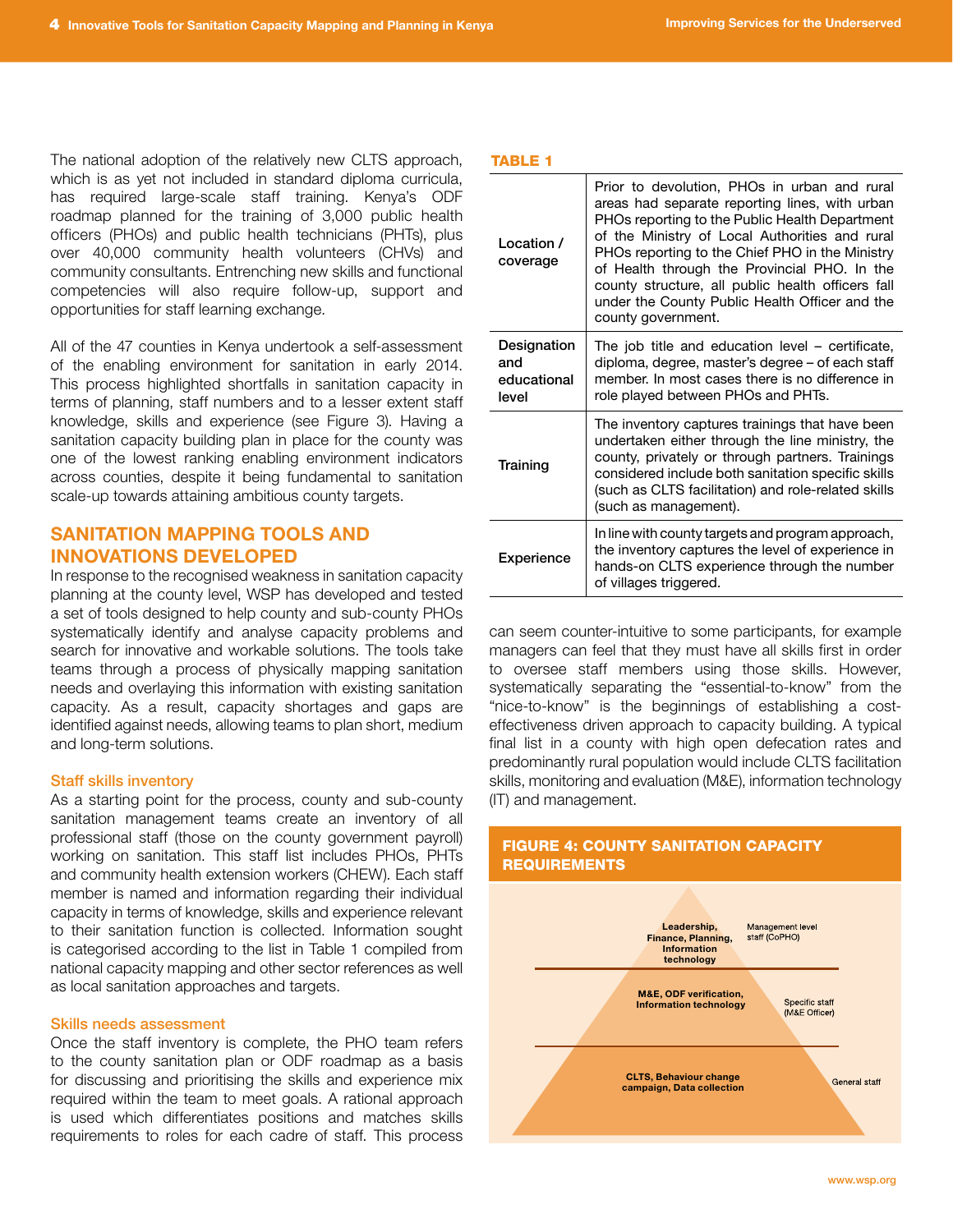#### Capacity mapping

The capacity mapping process is designed to provoke discussion about, and identify solutions to, capacity shortages and gaps that are hindering sanitation progress. As a starting point, a "background map" is created onto a county map template. Sanitation-related health burden is mapped including areas that experience high diarrhoeal rates and flash points for outbreaks such as cholera.

Urban centres, major landmarks and hard-to-reach areas are then identified. Finally, high open defecation villages are marked on the background map.

The background map is then overlaid with staff working locations, and coded to show skills and experience (see photo 1 below).

The process of physically mapping out the health and sanitation situation versus location, skills and experience allows weaknesses and inconsistencies in staff coverage to be highlighted and to start discussions as to how shortfalls in staff and skills could be covered.

## Target planning estimates

As in other sectors, there is a tendency to view recruitment of additional staff as the solution to capacity challenges. In Kenya it is unlikely that most county governments will approve additional posts in the short to medium term. A fourth tool



Photo 1: Capacity map key

is used, which is designed to start the process of thinking "outside of the box" for solutions to sanitation capacity challenges.

The exercise is a simple back-of-an-envelope calculation using standard intervention parameters, which the participants define themselves (e.g. one PHO can cover a maximum of five villages at any time, and each village requires three months of follow-up from triggering to ODF declaration). The parameters are applied to sub-county ODF profiles and targets in order to estimate the number of months to an ODF sub-county under optimum conditions.



Photo 2: Building the map (Nyeri) 1) County outline

- 2) Health and sanitation status
- 3) Staff capacity and location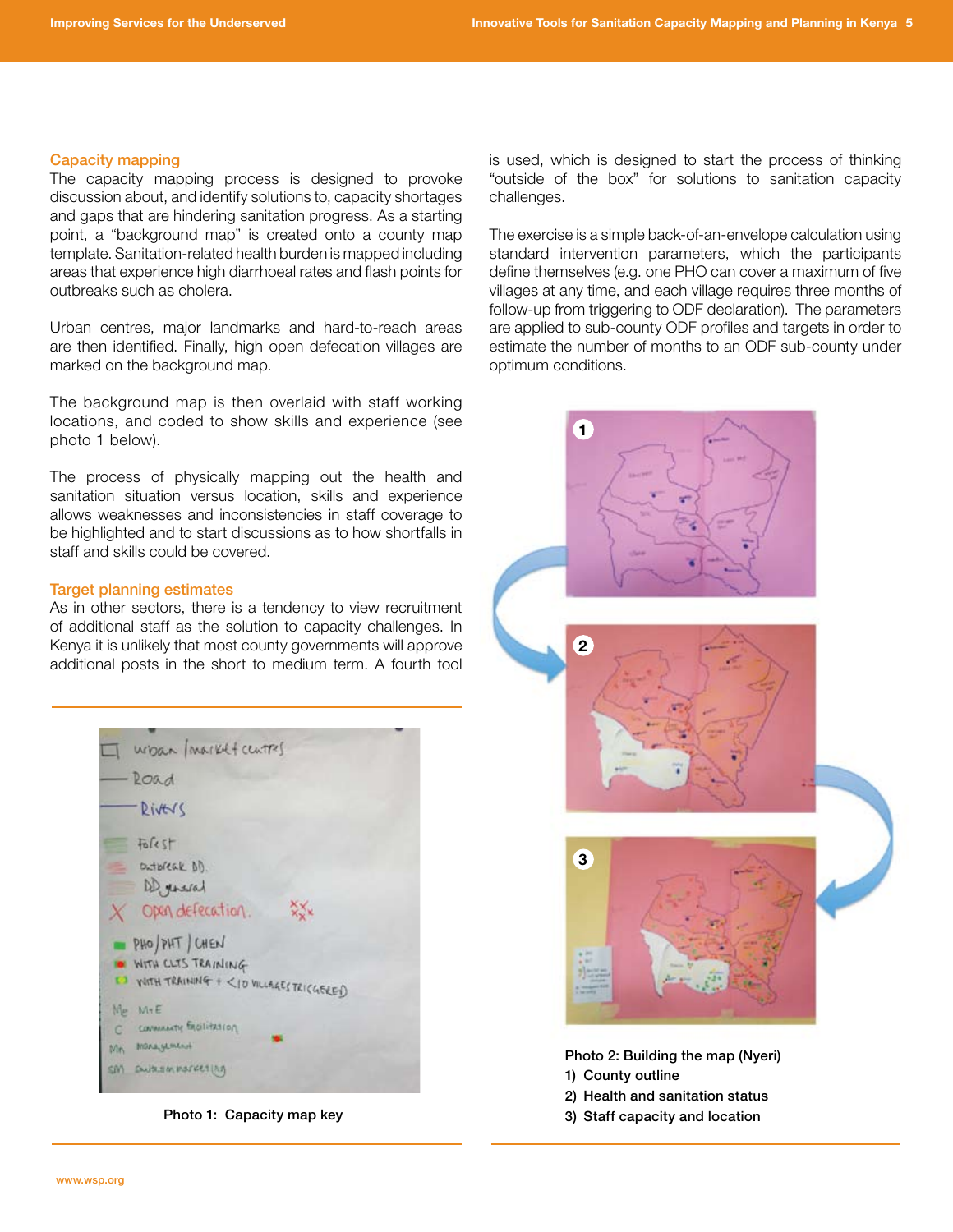The calculations can be adapted to make estimates based on having all staff or only rural staff working on CLTS, as well as extending or shortening the length of time from triggering to ODF to estimate best case and worst case scenarios.

In one county, the five sub-counties estimated that reaching ODF would take between six and 15 months, a timeframe well within their ODF 2017 target.

# Action prioritization and time bound capacity development action planning

As a final step, the team brainstorms actions that could be used to address the capacity challenges identified; participants are encouraged to think innovatively, listing all ideas in the first instance. Once all ideas are listed, actions are prioritised (with some being thrown out) and compiled into an action plan of short, medium and long-term activities, with assigned responsibilities for completion.

# Lessons from the Five Counties

# Capacity development needs to be viewed as a planned and continuous process of acquiring, using and sharing new skills

Capacity development goes beyond hiring and training of staff. It encompasses making sure that those staff are working within a functional system and have the financial and material resources to carry out their role effectively. Beyond training, capacity is built through knowledge exchange to reinforce and deepen new skills and experiences. At the county level, these three aspects of growing and maintaining sanitation capacity need to be established and balanced by defining a clear sanitation capacity development plan that is well-aligned with county sanitation targets and embedded within financed work plans.



Visualisation of capacity gaps and shortages stimulates ideas: Whilst the outcome of the capacity mapping and planning in each county was unique, there was a shared appreciation of the simplicity and effectiveness of the approach in visualising the issues and using that understanding to guide the innovative thinking required to identify practical and workable solutions to capacity challenges.

# Capacity mapping helps to dissect sanitation targets to enable better planning of resources

The national ODF roadmap creates political will to prioritise sanitation activities. Staff members at all levels have ODF targets set within their performance targets which dovetail upwards to county targets. However, communities are not homogeneous and staff in high open defecation areas often end up with annual ODF targets that are not attainable with their current resources. The mapping exercise highlights this issue by overlaying high open defecation and low staff coverage areas. The subsequent focus on the visual evidence and the overall goal of attaining county targets helps move discussions beyond existing team dynamics (for example, reluctance to move staff) to find the solutions needed to meet targets.

Redistribution of staff can accelerate results and increase equity: In Kajiado West, the existing 11 staff will take 15 months to deliver all remaining villages ODF. With more staff and less OD villages, Kajiado East could meet ODF targets within 6 months. The team discussed the scope for staff redistribution to close the gap between sub-counties.

## Visualising the urban bias in staff allocation helps innovative thinking

In every county, a significant urban bias of staff was seen on the maps. In some instances, this is a reflection of the recent history of having different reporting lines for urban and rural PHOs. Pre-devolution urban PHOs reported to the Public Health Department of the Ministry of Local Authorities and rural PHOs reported to the Chief PHO in the Ministry of Health through the Provincial PHO. In other cases, this is due to a staff preference for urban postings rather than rural postings, which are often considered as 'hardship postings'. This situation is not unique to Kenya – according to the 2014 GLAAS report, skilled workers not wanting to live and work in rural areas is a key issue constraining human resource capacity in the WASH sector.6

<sup>6</sup> UN-Water Global Analysis and Assessment of Sanitation and Drinking water (GLAAS) 2014 report. Investing in Water and Sanitation: Increasing Access, Reducing Equalities. WHO.

Note: The other top constraining factor for WASH human resource capacity is financial resources for salaries and benefits.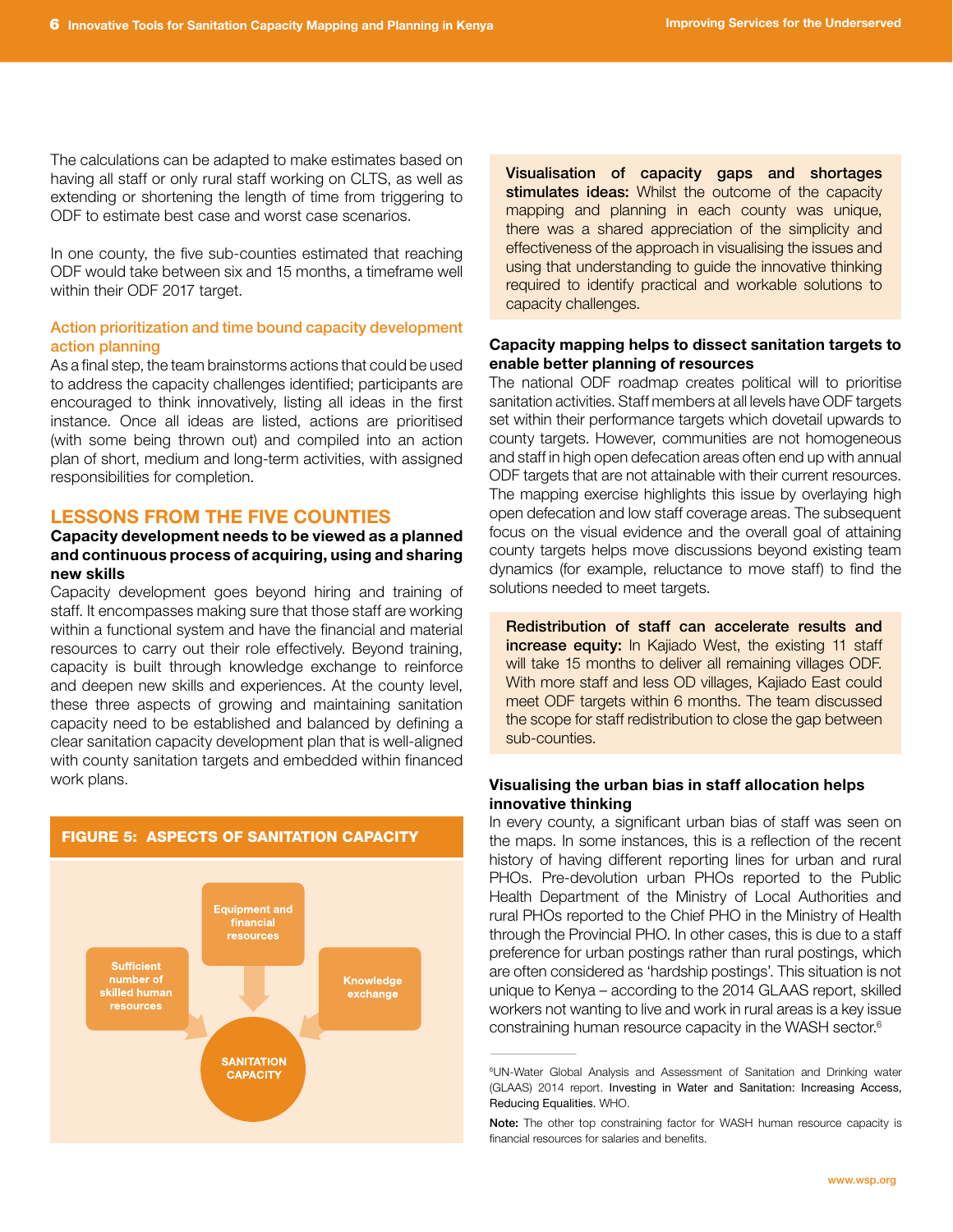

Photo 3: Kwale County Sanitation Capacity Map *"..it makes you want to tip the map up and shake the staff to where they are needed!" – Kwale mapping participant*

Visualising this clear urban bias on a map provokes innovative thinking on how to make sure that limited human resources are reaching the communities most in need. Examples include reassigning urban-based staff to rural areas, temporary roster-based assignment to rural areas, mobilising the budget for hardship posting allowances, and recruiting university interns to work in hard-to-reach locations.

# Mapping existing skills and experience can be used as the basis for planning effective mentoring and knowledge exchange initiatives

Mapping staff skills and experience as well as locations helps identify destinations for learning exchange visits (where capacity has translated into results) and staff who are potentially available for mentorship initiatives (those with extensive experience). Structured learning exchange and mentorship initiatives are a valuable way of transferring skills, leveraging and combining individual's knowledge to find new solutions and improve results. In practical terms, knowledge exchange can be relatively low-cost and can be implemented according to county work plans and schedules unlike classroom-based training programs.

Peer Coaching: In Busia County, on-the-job training is being implemented to share CLTS skills with those who have not yet received formal training. New teammembers job-shadow trained team-members for a week and experience triggering and follow-up sessions, after which they are able to return to their work areas and produce results without having received official training.

Peer Mentoring: Nyando sub-county has attained ODF status and PHO staff have entered a less intensive phase of sustaining results. Nyando also has a high density of experienced CLTS facilitators. By contrast, neighbouring Muhoroni sub-county still has areas with significant open defecation problems which are covered by staff who are as yet inexperienced in CLTS facilitation. Nyando PHOs are therefore a pool of expertise able to provide mentorship support and learning exchange across sub-county boundaries.

Having a needs-based capacity development plan helps to mobilise resources for sanitation

Using the mapping exercise to develop a capacity development plan based on needs and oriented to achieving county sanitation targets helps counties to mobilise resources for sanitation. Being able to clearly articulate the achievable results of addressing a specific capacity need is a convincing argument for county budget-holders and development partners.

Securing resource commitments: In Kwale, the mapping exercise identified critical capacity shortages in the eastern part of the county, which is difficult to access and is considered a hardship area. The exercise also highlighted that, since this area had a high number of OD villages, county sanitation targets could not be met until the situation was addressed. The County PHO used this analysis to secure a commitment for weekly transport arrangements from an existing development partner.

# Mapping capacity gaps against staff roles promotes cost-effectiveness

Systematically matching staff roles and responsibilities to skills requirements streamlines the overall capacity building plan to ensure that activities are prioritised and targeted according to results.